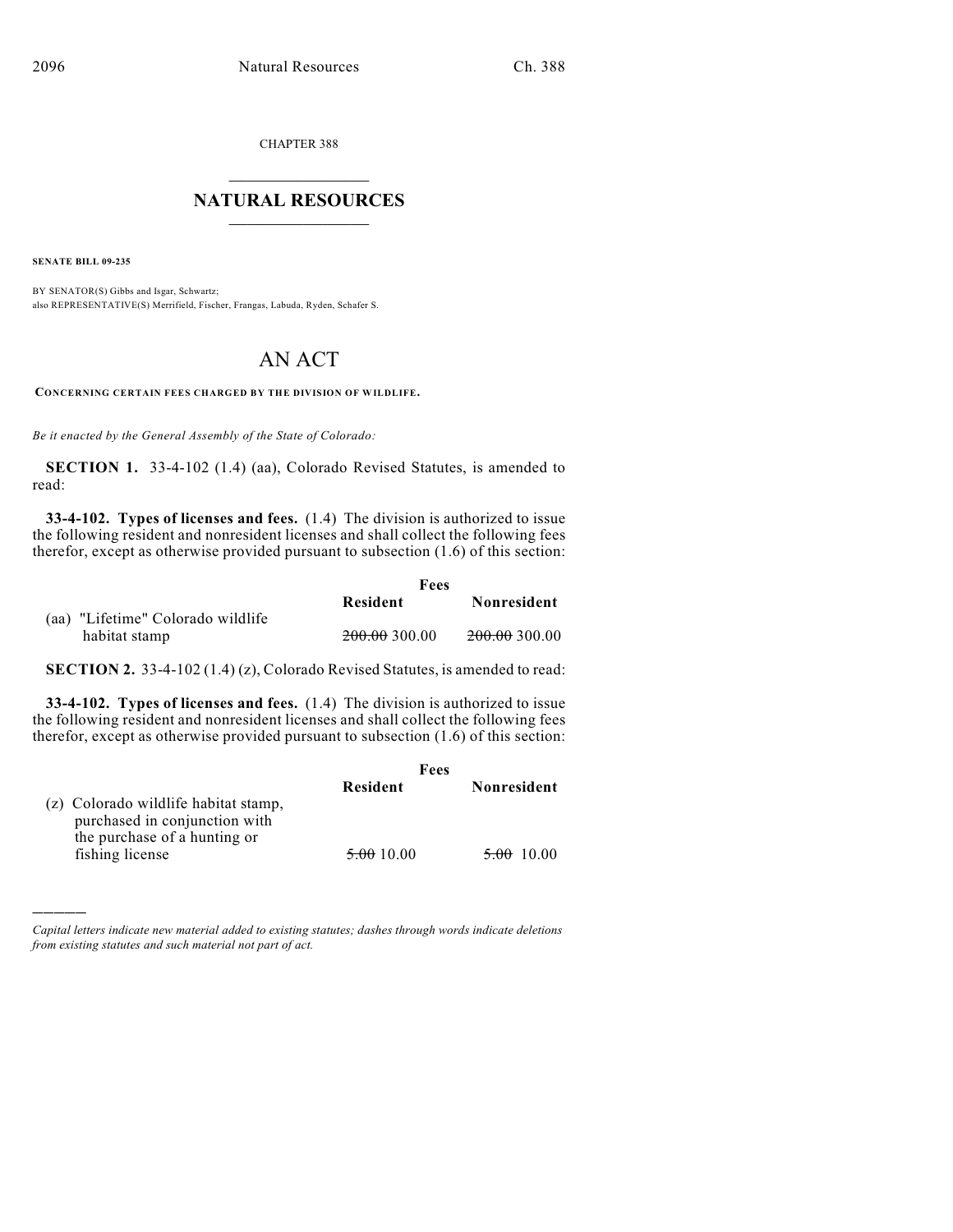**SECTION 3.** 33-4-102 (1.6), Colorado Revised Statutes, is amended BY THE ADDITION OF A NEW PARAGRAPH to read:

**33-4-102. Types of licenses and fees.** (1.6) (c) THE COMMISSION MAY, BY APPROPRIATE RULE, SET FEES FOR COLORADO WILDLIFE PASSPORTS PURSUANT TO SECTION 33-4-102.7 (4) (b) (I).

**SECTION 4.** 33-4-102 (1.4) (y), Colorado Revised Statutes, is amended to read:

**33-4-102. Types of licenses and fees - repeal.** (1.4) The division is authorized to issue the following resident and nonresident licenses and shall collect the following fees therefor, except as otherwise provided pursuant to subsection (1.6) of this section:

|                                                               |                 | Fees        |  |
|---------------------------------------------------------------|-----------------|-------------|--|
|                                                               | <b>Resident</b> | Nonresident |  |
| (y) (I) Colorado wildlife habitat<br>stamp, purchased without |                 |             |  |
| a hunting or fishing license                                  | 10.00           | 10.00       |  |

(II) THIS PARAGRAPH (y) IS REPEALED, EFFECTIVE JULY 1, 2010.

**SECTION 5.** 33-4-102.7 (1), (2), (4), and (8), Colorado Revised Statutes, are amended, and the said 33-4-102.7 is further amended BY THE ADDITION OF A NEW SUBSECTION, to read:

**33-4-102.7. Colorado wildlife habitat stamp - review committee - Colorado wildlife passport created - Colorado wildlife passport fund - rules - study repeal.** (1) A person nineteen years of age or older or under sixty-five years of age shall purchase a Colorado wildlife habitat stamp, or have purchased a lifetime Colorado wildlife habitatstamp, when purchasing a hunting or fishing license, other than a one-day license, or before entering any state wildlife areas. No person shall be required to purchase more than two Colorado wildlife habitat stamps within a calendar year. Any person acquiring a license issued pursuant to section 33-4-104 shall be issued a Colorado wildlife habitat stamp free of charge. A person who is mobility impaired as defined by the wildlife commission rules shall be issued a Colorado wildlife habitat stamp free of charge. THE GENERAL ASSEMBLY HEREBY FINDS, DETERMINES, AND DECLARES THAT:

(a) PROTECTING WILDLIFE HABITAT AND OBTAINING PUBLIC ACCESS ARE IMPORTANT ELEMENTS TO PRESERVING WILDLIFE AND WILDLIFE-RELATED RECREATIONAL OPPORTUNITIES IN COLORADO;

(b) THE GENERAL ASSEMBLY SPECIFICALLY RECOGNIZES THAT HUNTING OF BIG GAME SPECIES IS AN ACTIVITY THAT HUNDREDS OF THOUSANDS OF RESIDENTS AND VISITORS TO COLORADO ENJOY, WHICH CONTRIBUTES SIGNIFICANTLY TO STATE AND LOCAL ECONOMIES; AND

(c) PRIORITIES FOR THE EXPENDITURE OF FUNDS GENERATED FROM THE SALE OF HABITAT STAMPS AND COLORADO WILDLIFE PASSPORTS SHALL INCLUDE PROTECTING BIG GAME WINTER RANGE AND MIGRATION CORRIDORS, ACQUIRING PUBLIC ACCESS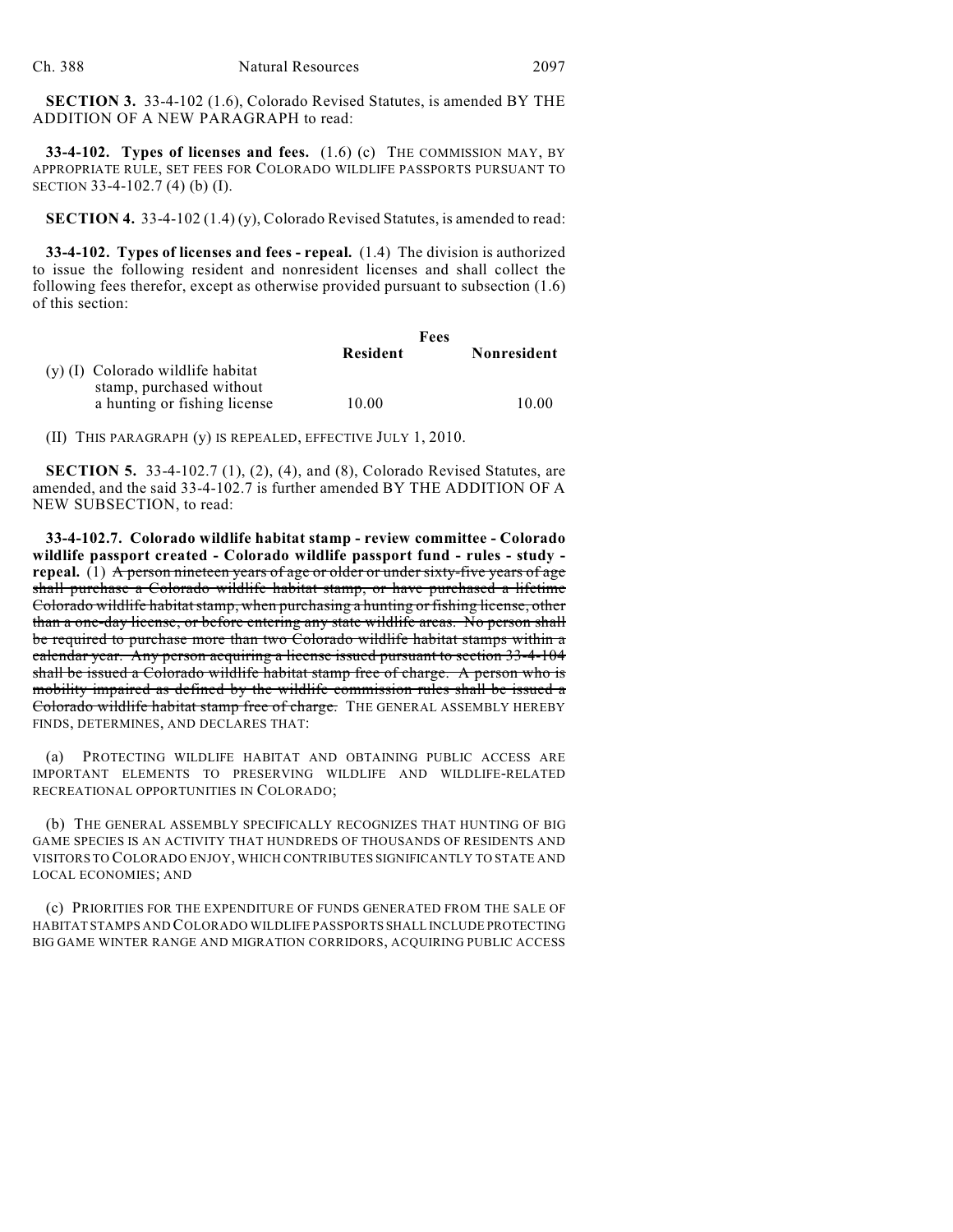TO WILDLIFE-RELATED RECREATION, INCLUDING FISHING, HUNTING, AND WILDLIFE VIEWING, PROTECTING HABITAT FOR SPECIES OF CONCERN, AND PRESERVING THE DIVERSITY OF WILDLIFE ENJOYED BY COLORADANS.

(1.5) A PERSON EIGHTEEN YEARS OF AGE OR OLDER AND UNDER SIXTY-FIVE YEARS OF AGE SHALL PURCHASE A COLORADO WILDLIFE HABITAT STAMP, OR SHALL HAVE PURCHASED A LIFETIME COLORADO WILDLIFE HABITAT STAMP, WHEN APPLYING FOR OR PURCHASING A HUNTING OR FISHING LICENSE. NO HABITAT STAMP PURCHASE SHALL BE REQUIRED PRIOR TO APPLICATION FOR OR PURCHASE OF SUCH PERSON'S FIRST TWO ONE-DAY HUNTING OR FISHING LICENSES, BUT A HABITAT STAMP SHALL BE PURCHASED PRIOR TO APPLYING FOR OR PURCHASING A THIRD ONE-DAY HUNTING OR FISHING LICENSE. UNTIL MARCH 31, 2011, NO PERSON SHALL BE REQUIRED TO PURCHASE MORE THAN TWO COLORADO WILDLIFE HABITAT STAMPS WITHIN A TWELVE-MONTH PERIOD. ON AND AFTER APRIL 1, 2011, NO PERSON SHALL BE REQUIRED TO PURCHASE MORE THAN ONE COLORADO WILDLIFE HABITAT STAMP WITHIN A TWELVE-MONTH PERIOD. ANY PERSON ACQUIRING A LICENSE ISSUED PURSUANT TO SECTION 33-4-104 AND ANY PERSON WHO IS MOBILITY-IMPAIRED, AS DEFINED BY WILDLIFE COMMISSION RULES, SHALL BE EXEMPTED FROM THE REQUIREMENT TO PURCHASE A COLORADO WILDLIFE HABITAT STAMP.

(2) Such stamp, or an authorized facsimile thereof OF SUCH STAMP, shall be in the possession of the person while hunting fishing, or using state wildlife areas OR FISHING.

(4) (a) (I) All moneys received pursuant to the issuance of the Colorado wildlife habitat stamp shall be used for the benefit of wildlife habitat or access to such WILDLIFE habitat, INCLUDING COSTS ASSOCIATED WITH THE OPERATION AND MAINTENANCE, SUCH AS WEED CONTROL AND FENCING, OF LANDS UNDER THE COLORADO WILDLIFE HABITAT PROTECTION PROGRAM ADMINISTERED BY THE DIVISION. Revenues collected from the sale of the stamp shall be subject to annual appropriation. The Colorado wildlife habitat stamp review committee shall annually review proposed projects for expenditure of Colorado wildlife habitat stamp funds, INCLUDING PROJECTS PROPOSED PURSUANT TO SUBPARAGRAPH (II) OF THIS PARAGRAPH (a), and make recommendations to the director and the wildlife commission. IN CONSULTATION WITH THE HABITAT STAMP COMMITTEE, THE WILDLIFE COMMISSION SHALL, IN ITS DISCRETION, ENSURE THAT SUFFICIENT PRIORITY IS GIVEN TO IMPROVE ACCESS FOR ANGLERS TO THE WATERS OF THE STATE AND TO CONSERVE AND PROTECT WINTER RANGE AND VITAL HABITATS FOR DEER, ELK, AND OTHER BIG GAME WILDLIFE SPECIES IN THE ALLOCATION OF REVENUES PURSUANT TO THIS SECTION.

(II) FIVE HUNDRED THOUSAND DOLLARS OF MONEYS RECEIVED FROM ISSUANCE OF COLORADO WILDLIFE HABITAT STAMPS SHALL BE MADE AVAILABLE ANNUALLY FOR USE BY THE COLORADO WATER CONSERVATION BOARD FOR THE PURPOSES AND UNDER SUCH CONDITIONS DESCRIBED IN THIS SUBPARAGRAPH (II). IN ORDER TO QUALIFY FOR HABITAT STAMP MONEYS UNDER THIS SUBPARAGRAPH (II), THE COLORADO WATER CONSERVATION BOARD MUST HAVE EXPENDED ALL MONEYS AVAILABLE FOR THE COSTS OF ACQUIRING WATER, WATER RIGHTS, AND INTERESTS IN WATER FOR INSTREAM FLOW USE FROM THE MONEYS APPROPRIATED FROM THE COLORADO WATER CONSERVATION BOARD CONSTRUCTION FUND FOR THE CURRENT FISCAL YEAR PURSUANT TO SECTION 37-60-123.7, C.R.S. IN SUCH CASE, THE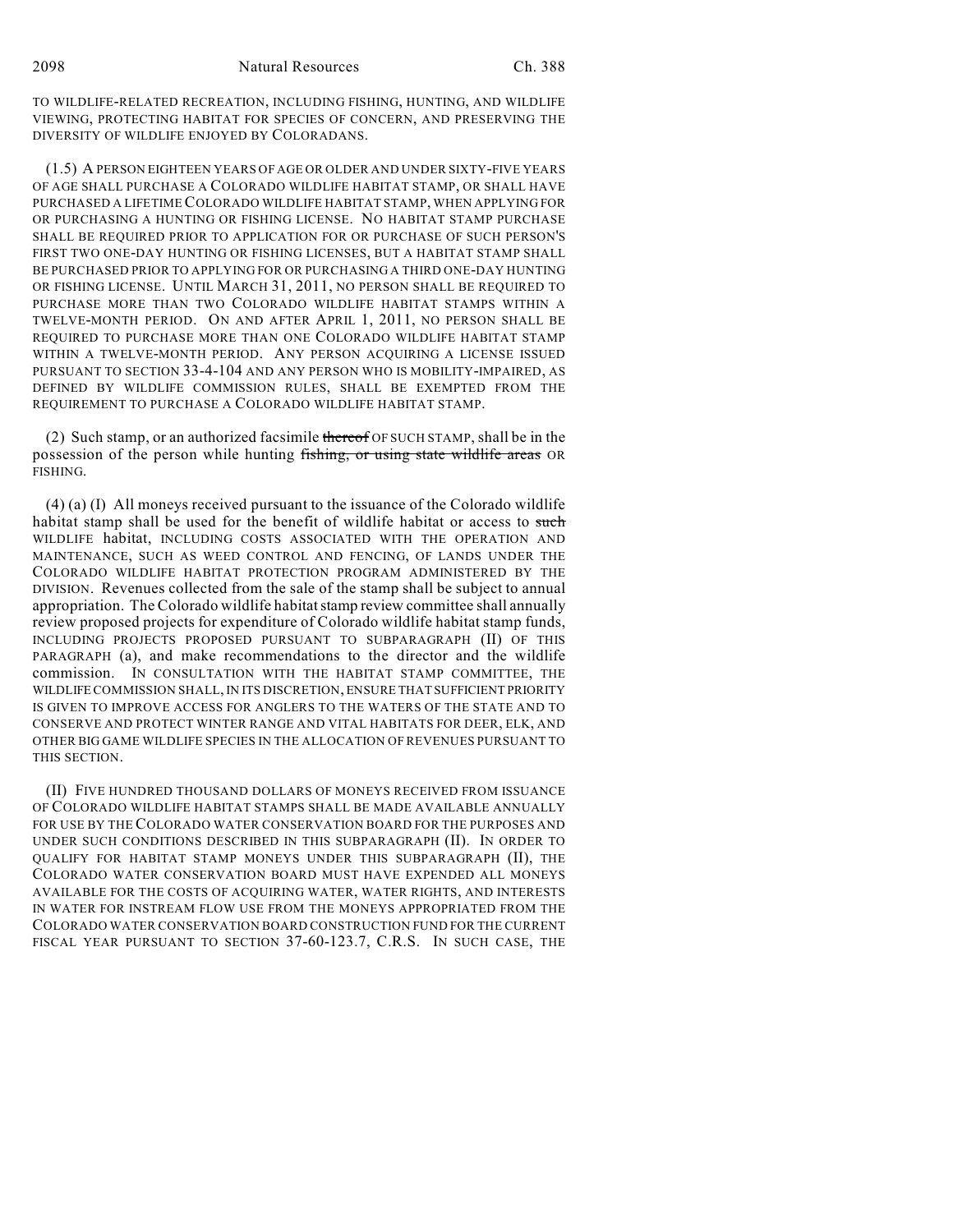## Ch. 388 Natural Resources 2099

COLORADO WATER CONSERVATION BOARD SHALL APPLY TO THE COMMISSION AND THE DIRECTOR FOR ALL OR A PORTION OF THE FIVE HUNDRED THOUSAND DOLLARS, AS NEEDED, TO ACQUIRE WATER, WATER RIGHTS, OR INTERESTS IN WATER PURSUANT TO SECTION 37-92-102 (3), C.R.S., AND SUBJECT TO THE LIMITATIONS ON EXPENDITURES SET FORTH IN SECTION 37-60-123.7, C.R.S. THE COMMISSION MAY APPROVE THE APPLICATION IF, IN THE JUDGMENT OF THIS COMMISSION, IT IS NECESSARY, SUITABLE, OR PROPER FOR WILDLIFE PURPOSES OR FOR THE PRESERVATION OR CONSERVATION OF WILDLIFE. ANY APPROVAL SHALL CONTAIN A STIPULATION THAT THE COLORADO WATER CONSERVATION BOARD RETURN ANY EXCESS OR UNEXPENDED HABITAT STAMP MONEYS, WHICH MONEYS SHALL THEN BE USED TOWARD THE PURPOSES SET FORTH IN SUBPARAGRAPH (I) OF THIS PARAGRAPH (a).

(b) (I) ON AND AFTER JULY 1, 2010, THE COMMISSION IS AUTHORIZED TO ISSUE A COLORADO WILDLIFE PASSPORT, FOR WHICH IT MAY, BY RULE, CHARGE A FEE OF NOT MORE THAN TWENTY-FIVE DOLLARS. THE AMOUNT CHARGED FOR SUCH PASSPORT SHALL INCLUDE THREE DOLLARS FOR THE PURCHASE OF A COLORADO OUTDOOR RECREATION SEARCH AND RESCUE CARD.

(II) THERE IS HEREBY CREATED IN THE STATE TREASURY THE COLORADO WILDLIFE PASSPORT FUND, REFERRED TO IN THIS SUBPARAGRAPH (II) AS THE "FUND", WHICH FUND SHALL CONSIST OF MONEYS RECEIVED FROM ISSUANCE OF COLORADO WILDLIFE PASSPORTS PURSUANT TO SUBPARAGRAPH (I) OF THIS PARAGRAPH (b) AND MONEYS OTHERWISE DONATED TO THE HABITAT STAMP PROGRAM IN THE DIVISION. MONEYS IN THE FUND ARE SUBJECT TO ANNUAL APPROPRIATION AND MAY BE USED FOR COSTS ASSOCIATED WITH THE OPERATION AND MAINTENANCE OF LANDS UNDER THE COLORADO WILDLIFE HABITAT PROTECTION PROGRAM ADMINISTERED BY THE DIVISION, TO MARKET SALES OF COLORADO WILDLIFE PASSPORTS OR OTHERWISE ENCOURAGE CONTRIBUTIONS FOR HABITAT PROTECTION OR ENHANCEMENT, AND FOR THE ACQUISITION OF INTERESTS IN REAL PROPERTY PURSUANT TO PARAGRAPH (c) OF THIS SUBSECTION (4). ANY BALANCE REMAINING IN THE FUND AT THE END OF ANY FISCAL YEAR SHALL REMAIN IN THE FUND AND SHALL NOT BE DEPOSITED IN OR TRANSFERRED TO THE GENERAL FUND OR ANY OTHER FUND.

(c) Real property interest acquisitions made BY THE COMMISSION pursuant to this section shall emphasize the acquisition of easements and ensure that all other avenues are pursued prior to fee simple acquisition. Fee CONSERVATION EASEMENTS, AS DESCRIBED IN SECTION 38-30.5-104 (2),C.R.S., AND FEE simple title purchases are allowed. All fee simple title purchases made WITH REVENUES COLLECTED pursuant to this section, NOT INCLUDING PURCHASES OF WATER FOR MAINTENANCE OR ENHANCEMENT OF AQUATIC HABITATS, SUCH AS MINIMUM STORAGE POOLS OR DIRECT FLOW RIGHTS PURCHASED SPECIFICALLY TO PROTECT HABITAT, SHALL BE PRIMARILY FOR THE PURPOSE OF PROVIDING ACCESS TO THE PUBLIC FOR WILDLIFE-RELATED RECREATION, AND shall be MADE available to the public for hunting or fishing, subject to wildlife commission rules. Conservation easements held by charitable organizations as defined in section 38-30.5-104 (2), C.R.S., are allowed. The commission shall not use the power of eminent domain to obtain fee simple title or a conservation easement on real property. The commission shall comply with a seller's agreement or sections 33-1-105 and 33-1-105.5 prior to purchasing real property. Prior to December 31, 2010, a minimum of sixty percent of the moneys received from the sale of the Colorado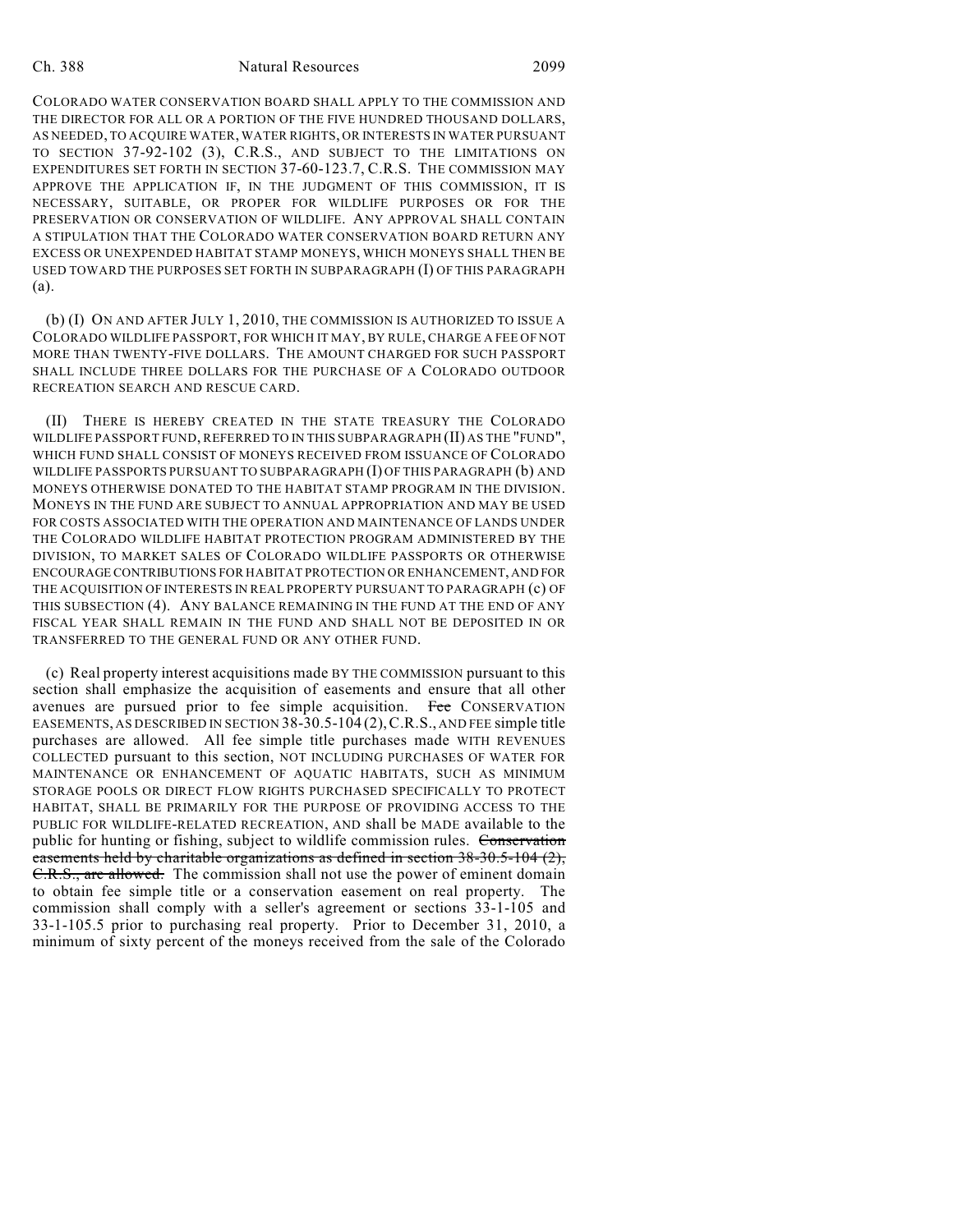wildlife habitat stamp shall be spent to benefit big game winter range or big game migration corridors.

(d) NO THIRD-PARTY CONSERVATION EASEMENT SHALL BE OBTAINED USING PROCEEDS FROM THE SALE OF HABITAT STAMPS UNLESS THE REQUESTING ORGANIZATION CONTRIBUTES AT LEAST FIFTEEN PERCENT OF THE PURCHASE PRICE OF THE EASEMENT OR FIFTEEN PERCENT OF THE PURCHASE PRICE IS SECURED USING OTHER SOURCES OF NONDIVISION FUNDING; EXCEPT THAT, UPON RECOMMENDATION BY THE COLORADO WILDLIFE HABITAT STAMP COMMITTEE, THE COMMISSION MAY APPROVE THE APPLICATION OF MONEYS FROM THE COLORADO WILDLIFE PASSPORT FUND PURSUANT TO PARAGRAPH (b) OF THIS SUBSECTION (4) TOWARD ALL OR A PORTION OF SAID FIFTEEN PERCENT; HOWEVER, IF, IN THE COMMISSION'S DISCRETION, SUFFICIENT HUNTING OR FISHING ACCESS IS PROVIDED, THE FIFTEEN PERCENT CONTRIBUTION REQUIREMENT MAY BE WAIVED.

(8) (a) This section is repealed, effective December 31,  $\frac{2010}{2013}$ .

(b) Prior to such repeal, the committee created in this section shall be reviewed as provided for in section 2-3-1203, C.R.S.

**SECTION 6.** 33-4-102.7, Colorado Revised Statutes, is amended BY THE ADDITION OF A NEW SUBSECTION to read:

**33-4-102.7. Colorado wildlife habitat stamp - review committee - rules repeal.** (9) DURING THE 2010 REGULAR SESSION OF THE GENERAL ASSEMBLY, THE HOUSE AGRICULTURE, LIVESTOCK, AND NATURAL RESOURCES COMMITTEE AND THE SENATE AGRICULTURE AND NATURAL RESOURCES COMMITTEE, OR THEIR SUCCESSOR COMMITTEES, SHALL MEET JOINTLY TO STUDY THIS SECTION AND THE ISSUES RAISED BY THE REENGROSSED VERSION OF SENATE BILL 09-235. THE COMMITTEES SHALL MEET AS OFTEN AS NECESSARY, AND AT LEAST ONCE PRIOR TO JUNE 1, 2010.

**SECTION 7. Repeal.** 2-3-1203 (3) (w.5), Colorado Revised Statutes, is repealed as follows:

**2-3-1203. Sunset review of advisory committees.** (3) The following dates are the dates for which the statutory authorization for the designated advisory committees is scheduled for repeal:

 $(w.5)$  December 31, 2010: The Colorado wildlife habitat stamp committee created in section 33-4-102.7, C.R.S.;

**SECTION 8.** 2-3-1203 (3), Colorado Revised Statutes, is amended BY THE ADDITION OF A NEW PARAGRAPH to read:

**2-3-1203. Sunset review of advisory committees.** (3) The following dates are the dates for which the statutory authorization for the designated advisory committees is scheduled for repeal:

(z.5) DECEMBER 31, 2013: THE COLORADO WILDLIFE HABITAT STAMP COMMITTEE CREATED IN SECTION 33-4-102.7, C.R.S.;